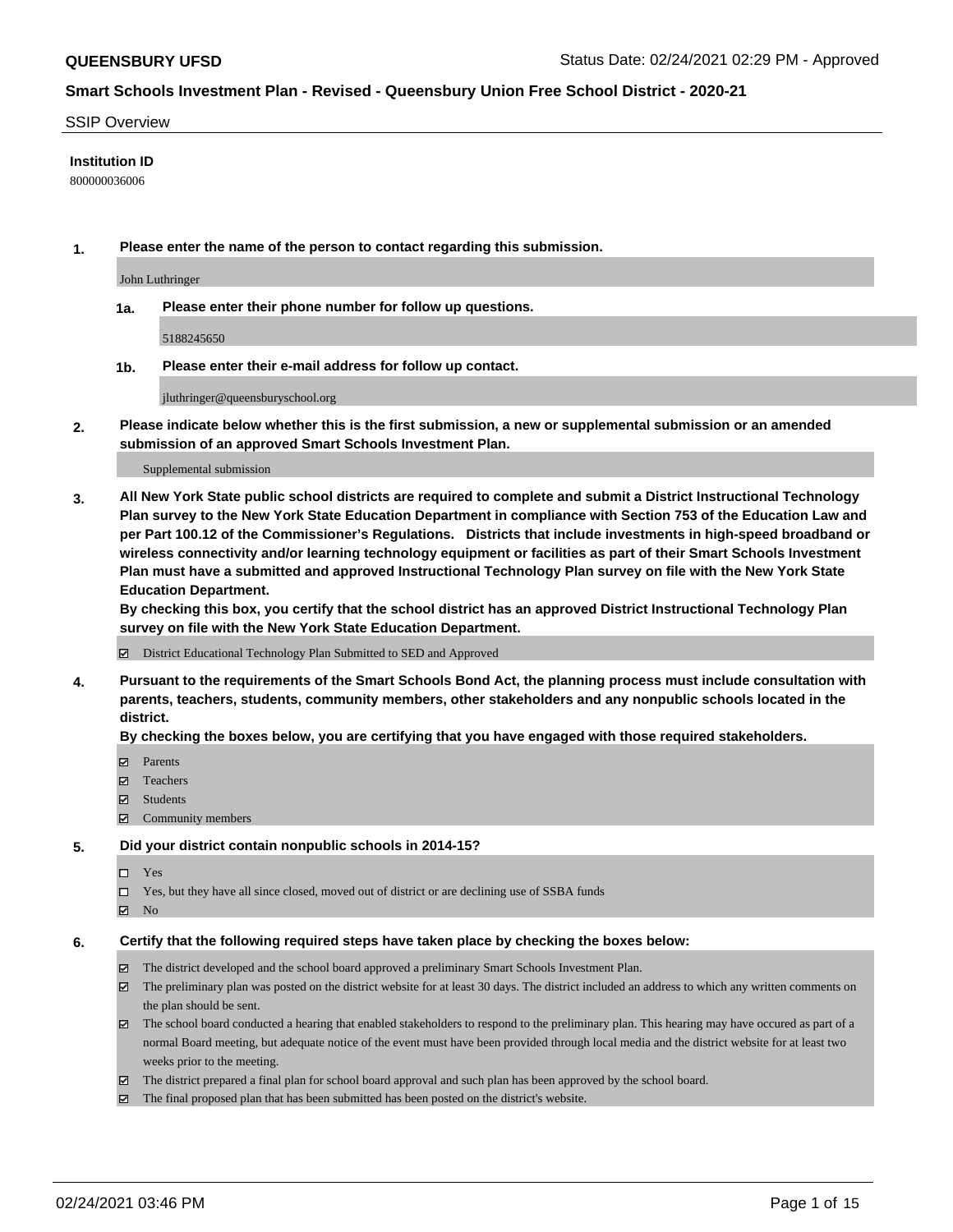SSIP Overview

**6a. Please upload the proposed Smart Schools Investment Plan (SSIP) that was posted on the district's website, along with any supporting materials. Note that this should be different than your recently submitted Educational Technology Survey. The Final SSIP, as approved by the School Board, should also be posted on the website and remain there during the course of the projects contained therein.**

Smart Schools Presentation - 2020-21.pdf

**6b. Enter the webpage address where the final Smart Schools Investment Plan is posted. The Plan should remain posted for the life of the included projects.**

https://www.queensburyschool.org/departments-and-services/technology/smart-schools/

**7. Please enter an estimate of the total number of students and staff that will benefit from this Smart Schools Investment Plan based on the cumulative projects submitted to date.**

3,408

**8. An LEA/School District may partner with one or more other LEA/School Districts to form a consortium to pool Smart Schools Bond Act funds for a project that meets all other Smart School Bond Act requirements. Each school district participating in the consortium will need to file an approved Smart Schools Investment Plan for the project and submit a signed Memorandum of Understanding that sets forth the details of the consortium including the roles of each respective district.**

 $\Box$  The district plans to participate in a consortium to partner with other school district(s) to implement a Smart Schools project.

## **9. Please enter the name and 6-digit SED Code for each LEA/School District participating in the Consortium.**

| Partner LEA/District | <b>ISED BEDS Code</b> |
|----------------------|-----------------------|
| (No Response)        | (No Response)         |

## **10. Please upload a signed Memorandum of Understanding with all of the participating Consortium partners.**

(No Response)

## **11. Your district's Smart Schools Bond Act Allocation is:**

\$1,921,304

## **12. Final 2014-15 BEDS Enrollment to calculate Nonpublic Sharing Requirement**

|            | Public Enrollment | Nonpublic Enrollment | Total Enrollment | Nonpublic Percentage |
|------------|-------------------|----------------------|------------------|----------------------|
| Enrollment | 3,408             |                      | 3.408.00         | 0.00                 |

**13. This table compares each category budget total, as entered in that category's page, to the total expenditures listed in the category's expenditure table. Any discrepancies between the two must be resolved before submission.**

|                                          | Sub-Allocations | <b>Expenditure Totals</b> | <b>Difference</b> |
|------------------------------------------|-----------------|---------------------------|-------------------|
| <b>School Connectivity</b>               | 0.00            | 0.00                      | 0.00              |
| Connectivity Projects for<br>Communities | 0.00            | 0.00                      | 0.00              |
| Classroom Technology                     | 465,700.00      | 465,700.00                | 0.00              |
| Pre-Kindergarten Classrooms              | 0.00            | 0.00                      | 0.00              |
| Replace Transportable<br>Classrooms      | 0.00            | 0.00                      | 0.00              |
| High-Tech Security Features              | 0.00            | 0.00                      | 0.00              |
| Nonpublic Loan                           | 0.00            | 0.00                      | 0.00              |
| Totals:                                  |                 |                           |                   |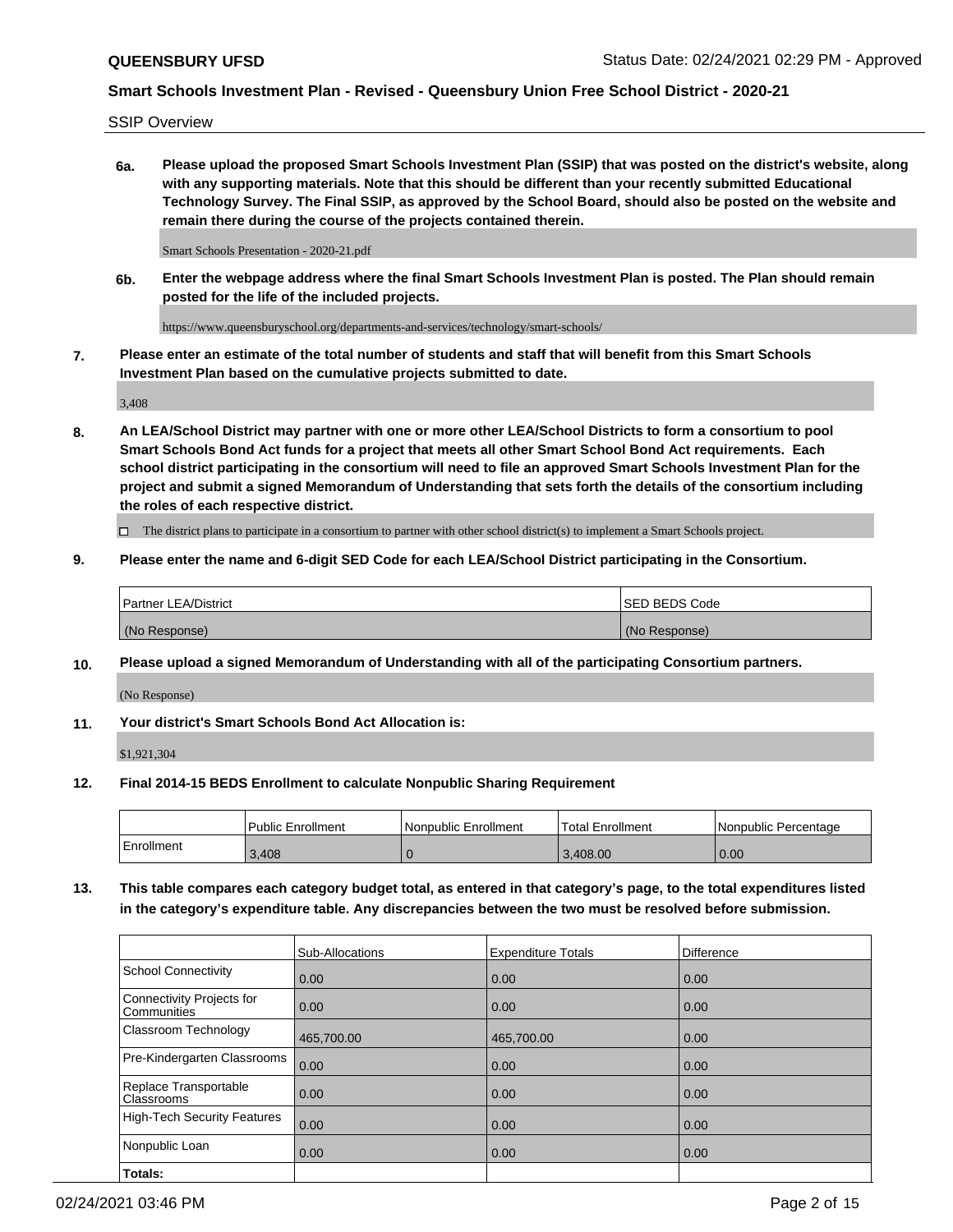SSIP Overview

| <b>Sub-Allocations</b> | Expenditure Totals | <b>Difference</b> |
|------------------------|--------------------|-------------------|
| 465,700                | 465,700            | C                 |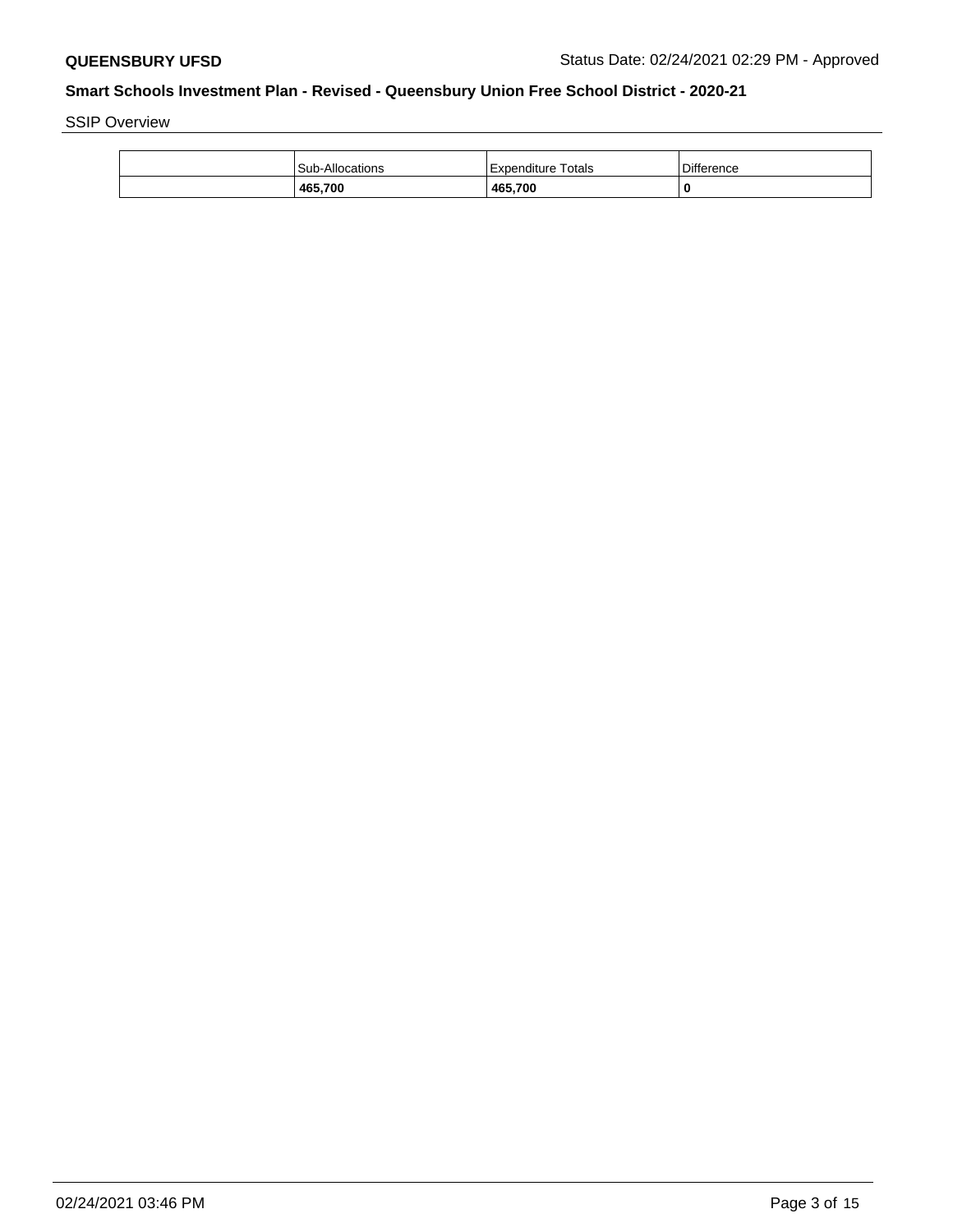School Connectivity

- **1. In order for students and faculty to receive the maximum benefit from the technology made available under the Smart Schools Bond Act, their school buildings must possess sufficient connectivity infrastructure to ensure that devices can be used during the school day. Smart Schools Investment Plans must demonstrate that:**
	- **• sufficient infrastructure that meets the Federal Communications Commission's 100 Mbps per 1,000 students standard currently exists in the buildings where new devices will be deployed, or**
	- **• is a planned use of a portion of Smart Schools Bond Act funds, or**
	- **• is under development through another funding source.**

**Smart Schools Bond Act funds used for technology infrastructure or classroom technology investments must increase the number of school buildings that meet or exceed the minimum speed standard of 100 Mbps per 1,000 students and staff within 12 months. This standard may be met on either a contracted 24/7 firm service or a "burstable" capability. If the standard is met under the burstable criteria, it must be:**

**1. Specifically codified in a service contract with a provider, and**

**2. Guaranteed to be available to all students and devices as needed, particularly during periods of high demand, such as computer-based testing (CBT) periods.**

**Please describe how your district already meets or is planning to meet this standard within 12 months of plan submission.**

(No Response)

**1a. If a district believes that it will be impossible to meet this standard within 12 months, it may apply for a waiver of this requirement, as described on the Smart Schools website. The waiver must be filed and approved by SED prior to submitting this survey.**

 $\Box$  By checking this box, you are certifying that the school district has an approved waiver of this requirement on file with the New York State Education Department.

**2. Connectivity Speed Calculator (Required). If the district currently meets the required speed, enter "Currently Met" in the last box: Expected Date When Required Speed Will be Met.**

|                  | l Number of     | Required Speed | Current Speed in | Expected Speed | Expected Date                        |
|------------------|-----------------|----------------|------------------|----------------|--------------------------------------|
|                  | <b>Students</b> | In Mbps        | <b>Mbps</b>      | to be Attained | When Required                        |
|                  |                 |                |                  |                | Within 12 Months 1Speed Will be Met1 |
| Calculated Speed | (No Response)   | 0.00           | (No Response)    | (No Response)  | l (No Response)                      |

**3. Describe how you intend to use Smart Schools Bond Act funds for high-speed broadband and/or wireless connectivity projects in school buildings.**

(No Response)

**4. Describe the linkage between the district's District Instructional Technology Plan and how the proposed projects will improve teaching and learning. (There should be a link between your response to this question and your responses to Question 1 in Section IV - NYSED Initiatives Alignment: "Explain how the district use of instructional technology will serve as a part of a comprehensive and sustained effort to support rigorous academic standards attainment and performance improvement for students."** 

**Your answer should also align with your answers to the questions in Section II - Strategic Technology Planning and the associated Action Steps in Section III - Action Plan.)**

(No Response)

**5. If the district wishes to have students and staff access the Internet from wireless devices within the school building, or in close proximity to it, it must first ensure that it has a robust Wi-Fi network in place that has sufficient bandwidth to meet user demand.**

**Please describe how you have quantified this demand and how you plan to meet this demand.**

(No Response)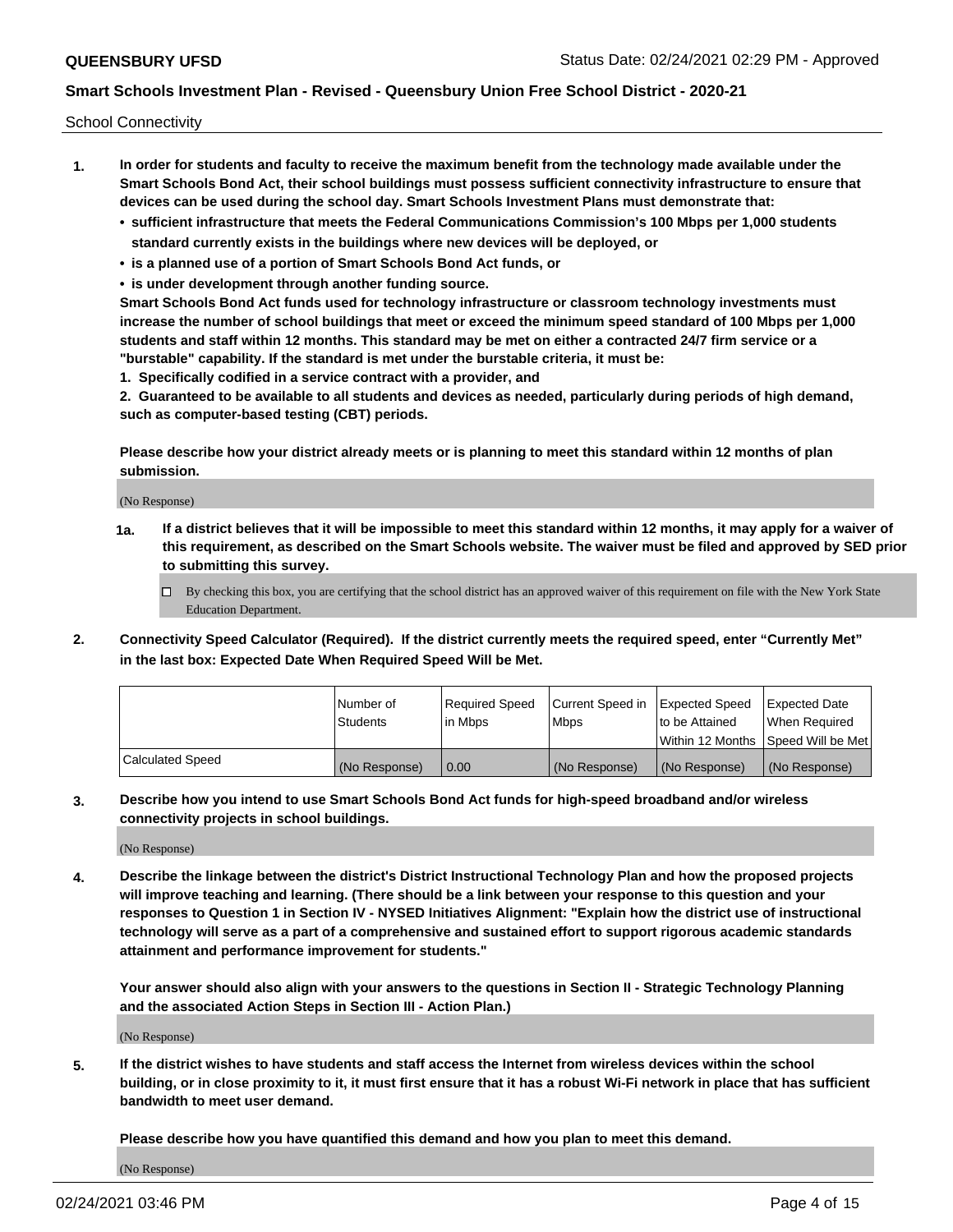School Connectivity

**6. Smart Schools plans with any expenditures in the School Connectivity category require a project number from the Office of Facilities Planning. Districts must submit an SSBA LOI and receive project numbers prior to submitting the SSIP. As indicated on the LOI, some projects may be eligible for a streamlined review and will not require a building permit.**

**Please indicate on a separate row each project number given to you by the Office of Facilities Planning.**

| Project Number |  |
|----------------|--|
| (No Response)  |  |

**7. Certain high-tech security and connectivity infrastructure projects may be eligible for an expedited review process as determined by the Office of Facilities Planning.**

### **Was your project deemed eligible for streamlined review?**

(No Response)

## **8. Include the name and license number of the architect or engineer of record.**

| Name          | License Number |
|---------------|----------------|
| (No Response) | (No Response)  |

### **9. Public Expenditures – Loanable (Counts toward the nonpublic loan calculation)**

| Select the allowable expenditure type.<br>Repeat to add another item under each type. | <b>PUBLIC</b> Items to be<br>l Purchased | Quantity           | Cost Per Item    | <b>Total Cost</b> |
|---------------------------------------------------------------------------------------|------------------------------------------|--------------------|------------------|-------------------|
| (No Response)                                                                         | (No Response)                            | l (No<br>Response) | (No<br>Response) | $\overline{0.00}$ |
|                                                                                       |                                          | 0                  | 0.00             |                   |

## **10. Public Expenditures – Non-Loanable (Does not count toward nonpublic loan calculation)**

| Select the allowable expenditure<br>type.<br>Repeat to add another item under<br>each type. | <b>PUBLIC</b> Items to be purchased | Quantity      | Cost per Item | <b>Total Cost</b> |
|---------------------------------------------------------------------------------------------|-------------------------------------|---------------|---------------|-------------------|
| (No Response)                                                                               | (No Response)                       | (No Response) | (No Response) | 0.00              |
|                                                                                             |                                     |               | 0.00          |                   |

#### **11. Final 2014-15 BEDS Enrollment to calculate Nonpublic Sharing Requirement (no changes allowed.)**

|            | Public Enrollment | l Nonpublic Enrollment | <b>Total Enrollment</b> | Nonpublic Percentage |
|------------|-------------------|------------------------|-------------------------|----------------------|
| Enrollment | 3.408             |                        | 3.408.00                | 0.00                 |

### **12. Total Public Budget - Loanable (Counts toward the nonpublic loan calculation)**

|                                                      | Public Allocations | <b>Estimated Nonpublic Loan</b><br>Amount | Estimated Total Sub-Allocations |
|------------------------------------------------------|--------------------|-------------------------------------------|---------------------------------|
| Network/Access Costs                                 | (No Response)      | 0.00                                      | 0.00                            |
| School Internal Connections and<br><b>Components</b> | (No Response)      | 0.00                                      | 0.00                            |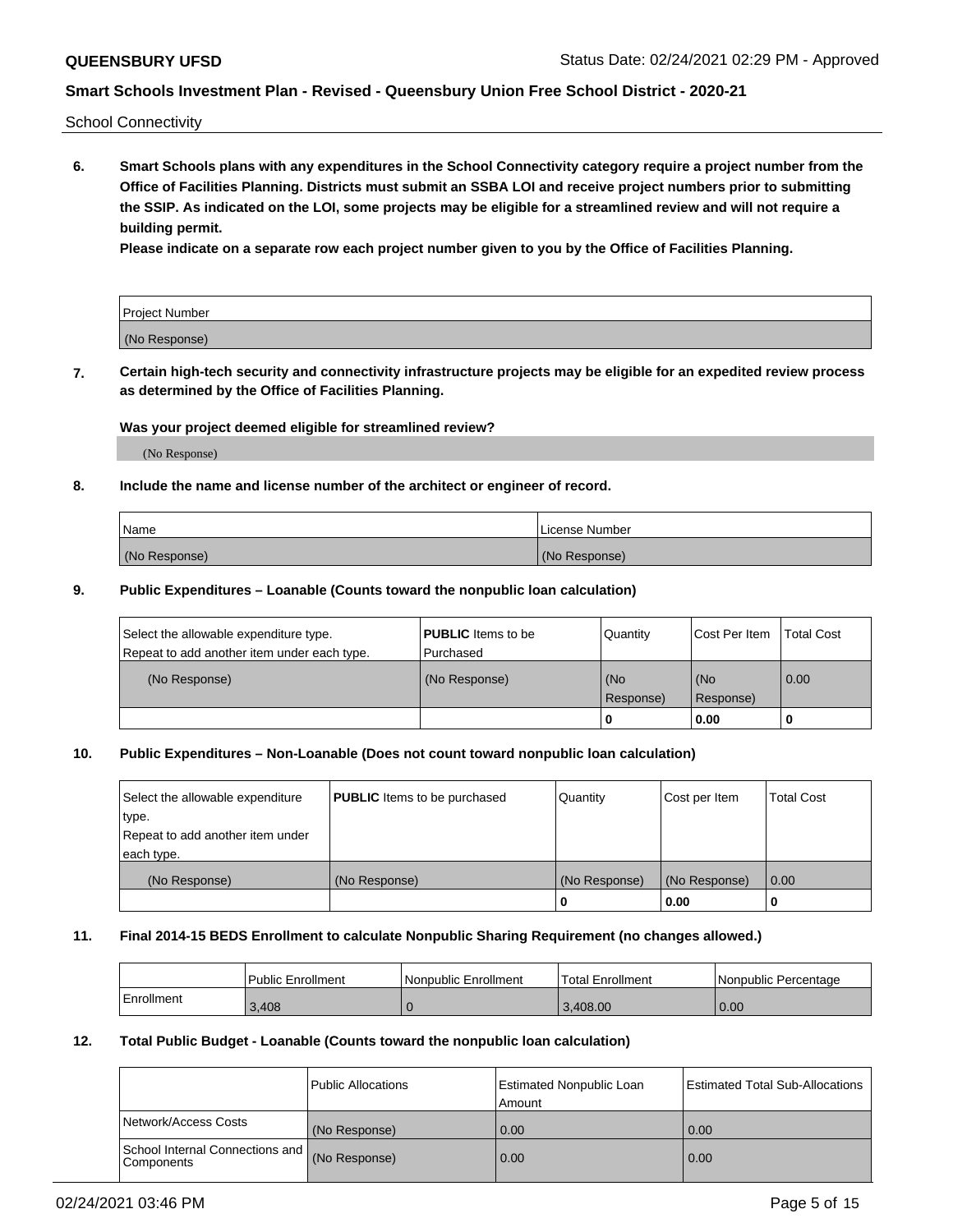School Connectivity

|         | <b>Public Allocations</b> | <b>Estimated Nonpublic Loan</b><br>Amount | <b>Estimated Total Sub-Allocations</b> |
|---------|---------------------------|-------------------------------------------|----------------------------------------|
| Other   | (No Response)             | 0.00                                      | 0.00                                   |
| Totals: | 0.00                      |                                           | 0                                      |

# **13. Total Public Budget – Non-Loanable (Does not count toward the nonpublic loan calculation)**

| Sub-<br>Allocation |
|--------------------|
| (No Response)      |
| (No Response)      |
| (No Response)      |
| (No Response)      |
| (No Response)      |
| (No Response)      |
| (No Response)      |
| 0.00               |
|                    |

# **14. School Connectivity Totals**

|                          | Total Sub-Allocations |
|--------------------------|-----------------------|
| Total Loanable Items     | 0.00                  |
| Total Non-Ioanable Items | 0.00                  |
| Totals:                  | 0                     |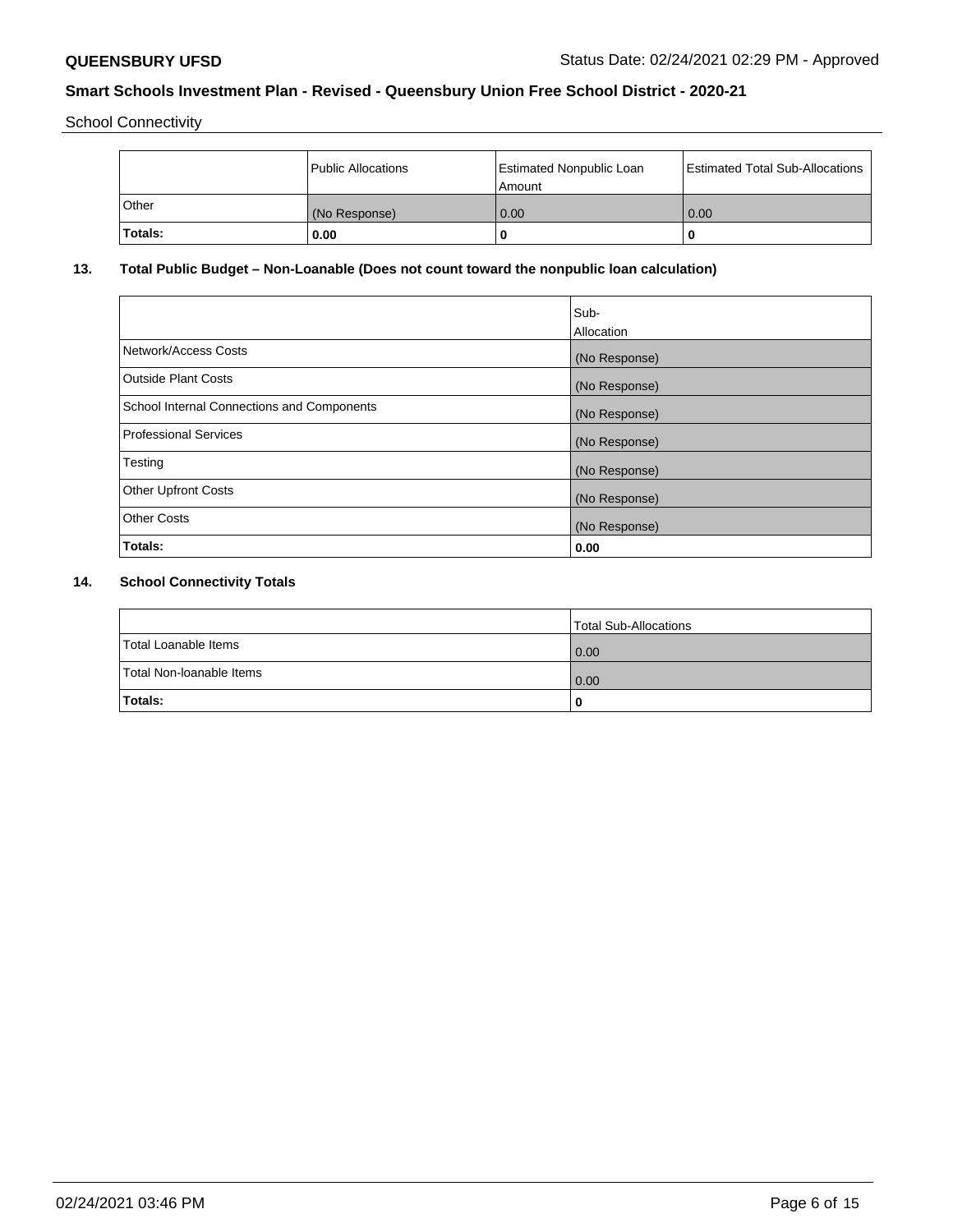Community Connectivity (Broadband and Wireless)

**1. Describe how you intend to use Smart Schools Bond Act funds for high-speed broadband and/or wireless connectivity projects in the community.**

(No Response)

**2. Please describe how the proposed project(s) will promote student achievement and increase student and/or staff access to the Internet in a manner that enhances student learning and/or instruction outside of the school day and/or school building.**

(No Response)

**3. Community connectivity projects must comply with all the necessary local building codes and regulations (building and related permits are not required prior to plan submission).**

 $\Box$  I certify that we will comply with all the necessary local building codes and regulations.

**4. Please describe the physical location of the proposed investment.**

(No Response)

**5. Please provide the initial list of partners participating in the Community Connectivity Broadband Project, along with their Federal Tax Identification (Employer Identification) number.**

| <b>Project Partners</b> | l Federal ID # |
|-------------------------|----------------|
| (No Response)           | (No Response)  |

**6. Please detail the type, quantity, per unit cost and total cost of the eligible items under each sub-category.**

| Select the allowable expenditure | Item to be purchased | Quantity      | Cost per Item | <b>Total Cost</b> |
|----------------------------------|----------------------|---------------|---------------|-------------------|
| type.                            |                      |               |               |                   |
| Repeat to add another item under |                      |               |               |                   |
| each type.                       |                      |               |               |                   |
| (No Response)                    | (No Response)        | (No Response) | (No Response) | 0.00              |
|                                  |                      | o             | 0.00          |                   |

**7. If you are submitting an allocation for Community Connectivity, complete this table.**

**Note that the calculated Total at the bottom of the table must equal the Total allocation for this category that you entered in the SSIP Overview overall budget.**

|                                    | Sub-Allocation |
|------------------------------------|----------------|
| Network/Access Costs               | (No Response)  |
| Outside Plant Costs                | (No Response)  |
| <b>Tower Costs</b>                 | (No Response)  |
| <b>Customer Premises Equipment</b> | (No Response)  |
| <b>Professional Services</b>       | (No Response)  |
| Testing                            | (No Response)  |
| <b>Other Upfront Costs</b>         | (No Response)  |
| <b>Other Costs</b>                 | (No Response)  |
| Totals:                            | 0.00           |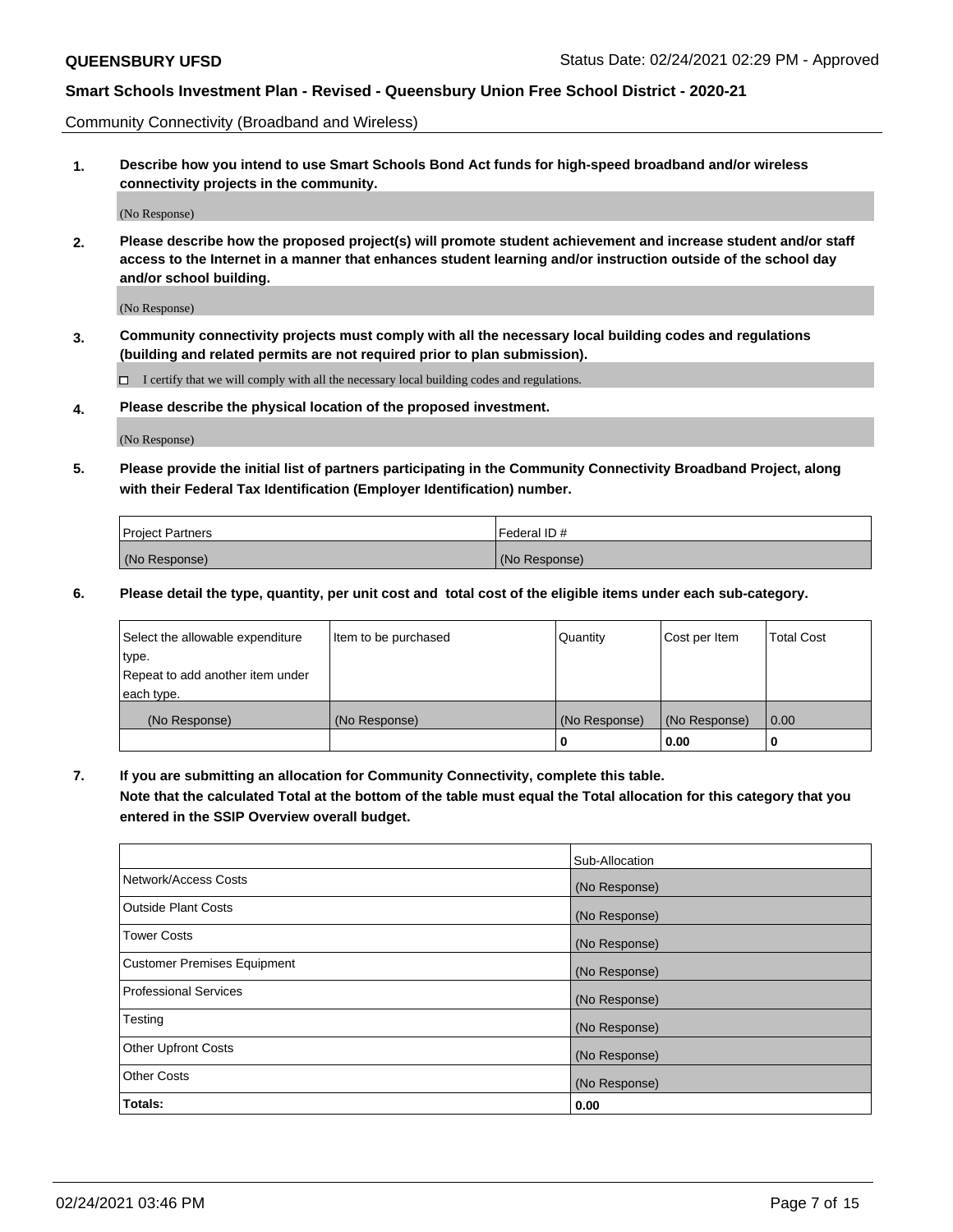### Classroom Learning Technology

**1. In order for students and faculty to receive the maximum benefit from the technology made available under the Smart Schools Bond Act, their school buildings must possess sufficient connectivity infrastructure to ensure that devices can be used during the school day. Smart Schools Investment Plans must demonstrate that sufficient infrastructure that meets the Federal Communications Commission's 100 Mbps per 1,000 students standard currently exists in the buildings where new devices will be deployed, or is a planned use of a portion of Smart Schools Bond Act funds, or is under development through another funding source. Smart Schools Bond Act funds used for technology infrastructure or classroom technology investments must increase the number of school buildings that meet or exceed the minimum speed standard of 100 Mbps per 1,000 students and staff within 12 months. This standard may be met on either a contracted 24/7 firm service or a**

- **"burstable" capability. If the standard is met under the burstable criteria, it must be:**
- **1. Specifically codified in a service contract with a provider, and**

**2. Guaranteed to be available to all students and devices as needed, particularly during periods of high demand, such as computer-based testing (CBT) periods.**

**Please describe how your district already meets or is planning to meet this standard within 12 months of plan submission.**

Our district has a 2 GB connection for internet speed through a codified contract with First Light. This surpasses the 100Mbps per 1,000 students standard set by the FCC. We have recently upgraded our wireless infrastructure to provide a dedicated wireless access point for every classroom in our district to accommodate bandwidth during high-demand times like computer-based testing. We have a 5 year contract with First Light which began on July 1, 2019.

We have already participated in NYS Computer Based-Testing twice and we did not experience any connectivity issues. Our school is a 1:1 chromebook school already with devices available for all students.

- **1a. If a district believes that it will be impossible to meet this standard within 12 months, it may apply for a waiver of this requirement, as described on the Smart Schools website. The waiver must be filed and approved by SED prior to submitting this survey.**
	- By checking this box, you are certifying that the school district has an approved waiver of this requirement on file with the New York State Education Department.
- **2. Connectivity Speed Calculator (Required). If the district currently meets the required speed, enter "Currently Met" in the last box: Expected Date When Required Speed Will be Met.**

|                  | l Number of<br><b>Students</b> | Required Speed<br>l in Mbps | Current Speed in   Expected Speed<br><b>Mbps</b> | to be Attained | Expected Date<br>When Required     |
|------------------|--------------------------------|-----------------------------|--------------------------------------------------|----------------|------------------------------------|
|                  |                                |                             |                                                  |                | Within 12 Months Speed Will be Met |
| Calculated Speed | 3.069                          | 306.90                      | $2$ Gb/s                                         | $2$ Gb/s       | Met                                |

**3. If the district wishes to have students and staff access the Internet from wireless devices within the school building, or in close proximity to it, it must first ensure that it has a robust Wi-Fi network in place that has sufficient bandwidth to meet user demand.**

**Please describe how you have quantified this demand and how you plan to meet this demand.**

We currently have a district-wide wireless infrastructure in place that provides wireless access to all instructional spaces in our schools. Within the last four years, we upgraded our wireless infrastructure to provide a dedicated wireless access point for every classroom in our district to accommodate extra bandwidth needed during high-demand times like computer-based testing and classroom engagement activities such as video or other web-based instructional programs. All existing access points have been replaced with new ones that meet the current 802.11ac wireless standard. We also have new high density access points for our large group instruction areas to ensure that high volume usage in these areas works efficiently. Additionally, in the Summer of 2020, we installed large outdoor WiFi access points at all four schools to allow for classroom instruction to occur outdoors. We do not intend to use Smart Schools Bond Act for this as it is already in place.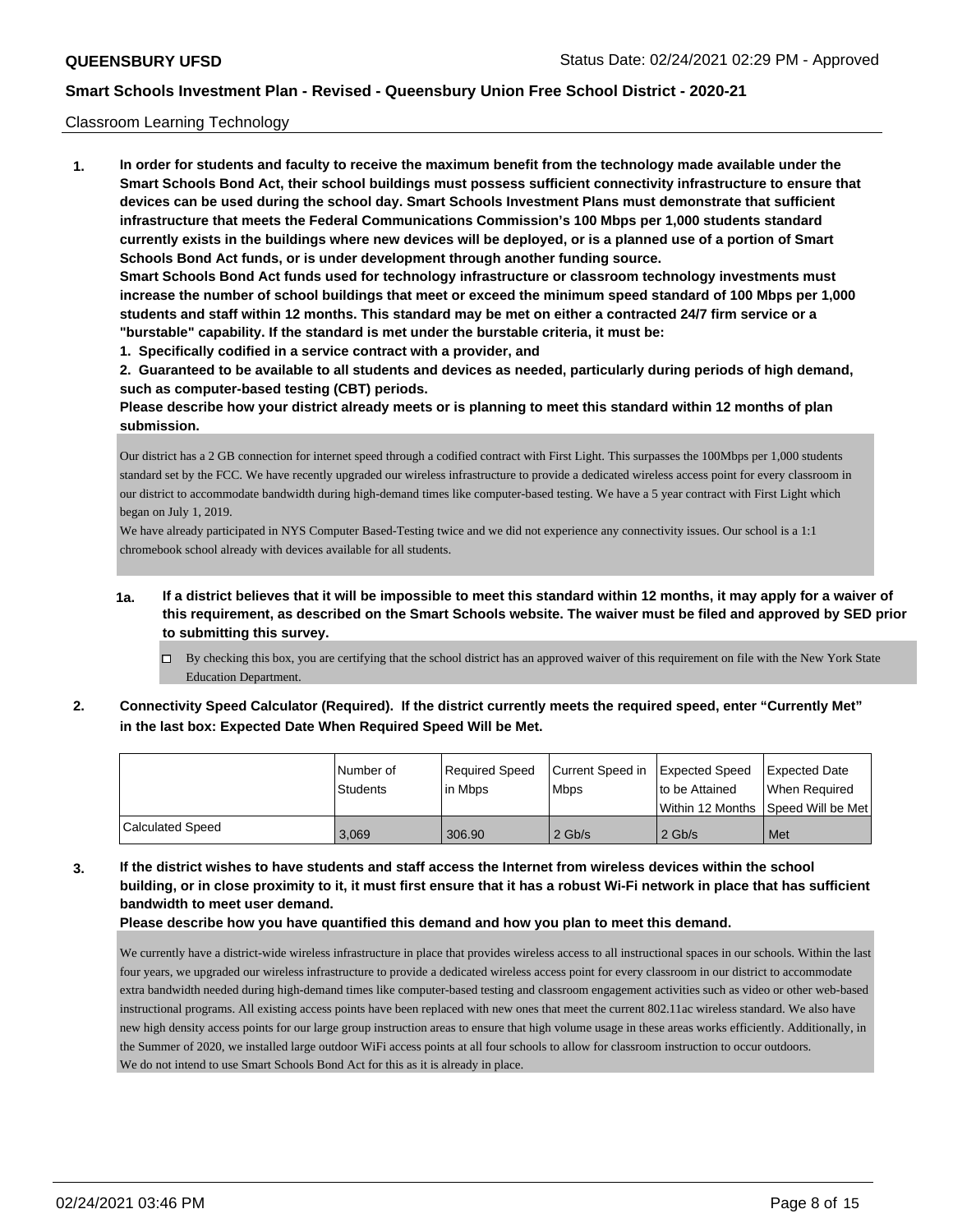### Classroom Learning Technology

- **4. All New York State public school districts are required to complete and submit an Instructional Technology Plan survey to the New York State Education Department in compliance with Section 753 of the Education Law and per Part 100.12 of the Commissioner's Regulations. Districts that include educational technology purchases as part of their Smart Schools Investment Plan must have a submitted and approved Instructional Technology Plan survey on file with the New York State Education Department.**
	- By checking this box, you are certifying that the school district has an approved Instructional Technology Plan survey on file with the New York State Education Department.
- **5. Describe the devices you intend to purchase and their compatibility with existing or planned platforms or systems. Specifically address the adequacy of each facility's electrical, HVAC and other infrastructure necessary to install and support the operation of the planned technology.**

The district will be using this round of funding to replace existing aging and failing classroom display equipment for three out of four district schools. In addition, we also have several classrooms a display is needed due not one currently existing. We have teachers that are sharing rooms for RTI purposes and they do not have access to a large display currently.

Currently, our elementary school has generation 1 interactive displays which are aging and beginning to fail. Since these are generation one devices, the company no longer supports them with service repairs or parts.

Our Middle School and Intermediate School use projector systems for their classroom display. These projectors are significantly aging and are in need of replacement due to their age and repair status.

Fortunately, our high school just went through a major capital project and have new large classroom displays.

This round of funding would allow for the other three buildings to replace aging and failing equipment and to purchase displays and projectors that have longer life expectancies.

All equipment requested as part of this SSIP will be compatible with current electrical and existing infrastructure. This includes being compatible with existing network and wireless network. We not anticipate any issues as this SSIP focuses on replacing aging and existing equipment so the infrastructure already exists.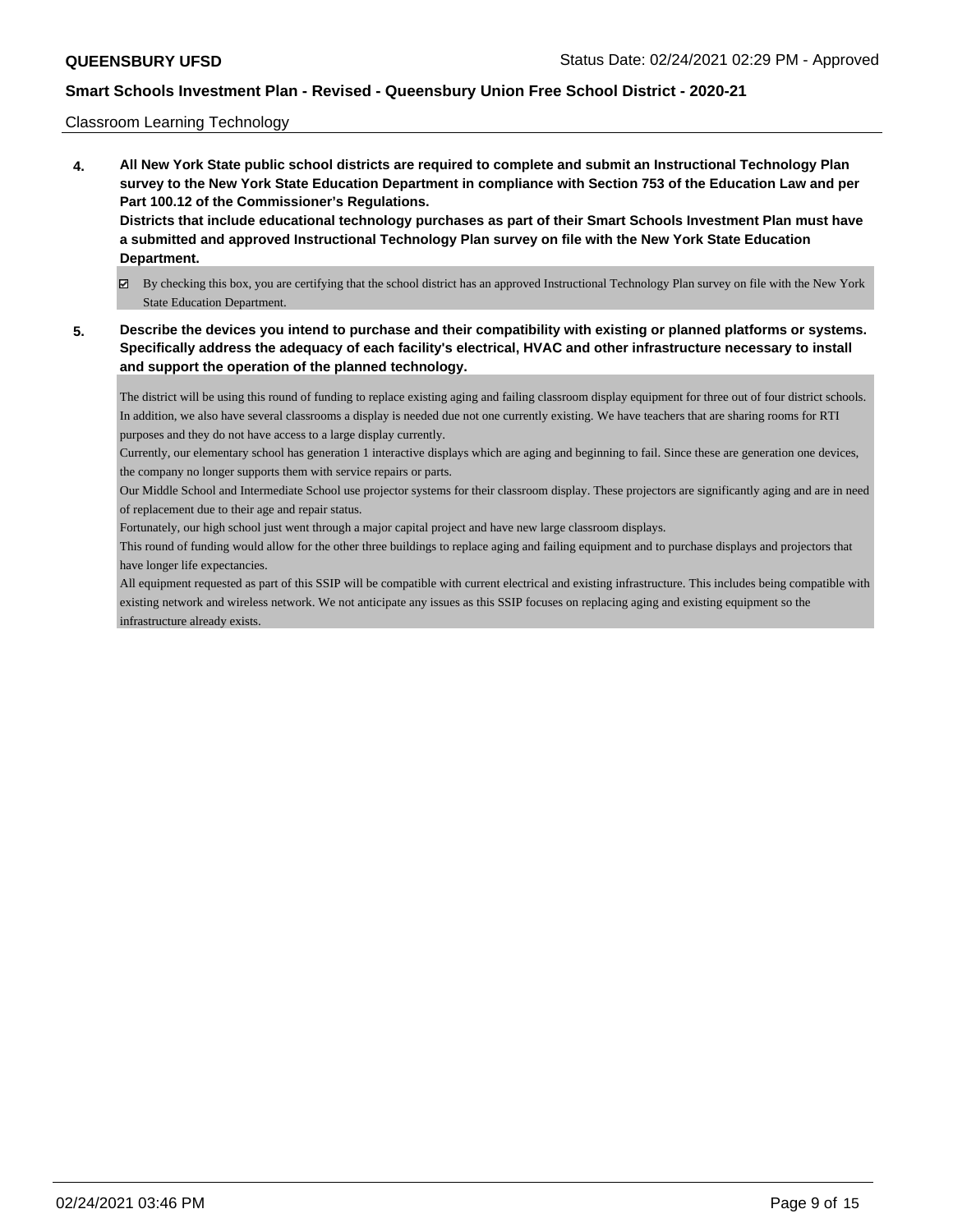## Classroom Learning Technology

- **6. Describe how the proposed technology purchases will:**
	- **> enhance differentiated instruction;**
	- **> expand student learning inside and outside the classroom;**
	- **> benefit students with disabilities and English language learners; and**
	- **> contribute to the reduction of other learning gaps that have been identified within the district.**

**The expectation is that districts will place a priority on addressing the needs of students who struggle to succeed in a rigorous curriculum. Responses in this section should specifically address this concern and align with the district's Instructional Technology Plan (in particular Question 2 of E. Curriculum and Instruction: "Does the district's instructional technology plan address the needs of students with disabilities to ensure equitable access to instruction, materials and assessments?" and Question 3 of the same section: "Does the district's instructional technology plan address the provision of assistive technology specifically for students with disabilities to ensure access to and participation in the general curriculum?")**

**In addition, describe how the district ensures equitable access to instruction, materials and assessments and participation in the general curriculum for both SWD and English Language Learners/Multilingual Learners (ELL/MLL) students.**

The technology purchased for classrooms (large displays and projectors) will continue to support all students. We believe that putting technology into the hands of students with needs can often level the playing field by providing them with adaptive solutions to classroom curriculum which is why we are 1:1 chromebook school and have been for the last several years. The use of student chromebooks in the classroom along with a large display are integral to providing a high quality instructional program.

By already using technology like this in other buildings, we have seen how teachers can more easily differentiate their lessons using technology to allow our students with needs to be more successful in a traditional classroom environment. We must look for ways to integrate technology at a deeper level moving beyond just using it to replace a traditional activity once done on paper with pencil. Instead technology gives us access to a much bigger classroom with the ability to reach out to experts outside the walls of our schools, the ability to create multimedia worlds that demonstrate creativity and understanding, the ability to share work and receive feedback with someone beyond the teacher. We can modify and redefine our traditional classroom tasks and in doing so, open doors to easy pathways to creativity, critical thinking, communication and collaboration.

The technology purchased for our students with disabilities and ELL students will be beneficial. With our current install base of Chromebooks, we have seen students with disabilities take advantage of available apps and extensions to support their reading and writing. For example, we have been utilizing the Read and Write app which allows a student to have a website read back to them and also allows them to adjust text size and reading level. Similarly, our ELL students have benefited from translation apps on the Chromebooks that have helped them in the reading and writing process. The use of interactive displays will also benefit both groups as teachers will be able to develop activities that allow the students to interact with the content. We have found the interactivity to be critical with development of differentiated learning in the elementary classrooms. Additionally, the new projectors we are looking at allow for remote casting and projecting from student devices which can create opportunities for students to show their screen to a larger audience quickly and efficiently.

Our RTI program will benefit greatly as the majority of our RTI teachers do not have a large display to use in their rooms. They share classrooms, so having a display on wheels will be greatly beneficial in supporting our students in need of academic intervention services. Teachers can more efficiently display content for students to see and interact with while in their RTI sessions.

# **7. Where appropriate, describe how the proposed technology purchases will enhance ongoing communication with parents and other stakeholders and help the district facilitate technology-based regional partnerships, including distance learning and other efforts.**

At this point, our teachers communicate through a variety of means utilizing their teacher Chromebook devices. However, the large displays would help with communication in our current state with virtual meetings and conferences. Even though we are in a pandemic, virtual meetings and virtual conferences allow for a more flexible approach to communicating and meeting with parents and other stakeholders. We anticipate this being true and applicable even after the pandemic is over.

In addition, the large displays and projectors will enhance opportunities for connecting with global audiences and projecting it on a large scale for the class to see. A large portion of our professional development recently have been to focus on connecting globally and it's great for our students to be able to virtually meet with other classrooms around the world and professionals in different career fields. Having a functioning large display in the classroom will continue to enhance these partnerships.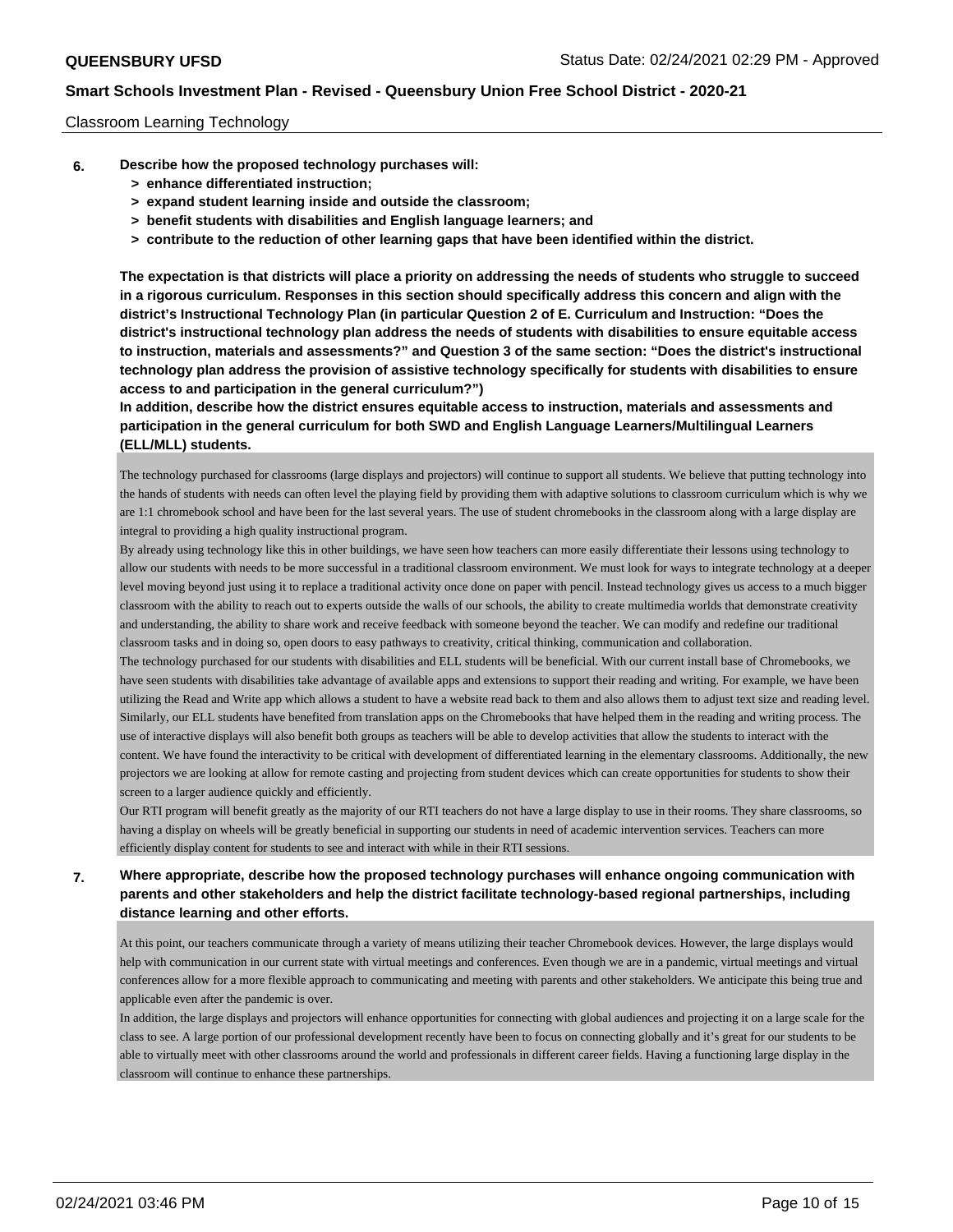#### Classroom Learning Technology

**8. Describe the district's plan to provide professional development to ensure that administrators, teachers and staff can employ the technology purchased to enhance instruction successfully.**

**Note: This response should be aligned and expanded upon in accordance with your district's response to Question 1 of F. Professional Development of your Instructional Technology Plan: "Please provide a summary of professional development offered to teachers and staff, for the time period covered by this plan, to support technology to enhance teaching and learning. Please include topics, audience and method of delivery within your summary."**

Professional development has always been a critical component of our success with technology implementation at Queensbury. We have spent a considerable amount of time supporting our staff in their successful use of technology offering well over 200 in-district technology workshops over the past four years. In addition, we have offered a full-day technology conference for our staff the last several years called our annual TeQ summit. This past year, our instructional focus has been on hybrid teaching and leveraging technology to support this required element due to the pandemic. The PD efforts include time during conference days, in-person and online workshops and release time during the school day with an "expert" to teacher to lead them. We contract with our local BOCES for 2 instructional technology integration specialists who work with teachers daily and provide instructional technology professional development and support.

In regards to the interactive displays, we will be obtaining professional development directly for the vendor to our key staff (known as our technology bullpen) that exist in each building. A new option that did not previously exist is for key staff to become Certified Trainers. They will take part in a more rigorous training platform that will then allow them to be certified in house trainers for the interactive displays. The teachers that receive this vendor-led training will become turnkey trainers for our district on the use of the associated software that supports the interactive displays. In regards to the projectors, we will receive similar training from the vendor but these devices are inherently easier to use so the PD focus will be on the integration of our chromebook devices with the projectors.

We also expect to use pre-planned PLC time to share strategies for using this technology in the classroom.

**9. Districts must contact one of the SUNY/CUNY teacher preparation programs listed on the document on the left side of the page that supplies the largest number of the district's new teachers to request advice on innovative uses and best practices at the intersection of pedagogy and educational technology.**

By checking this box, you certify that you have contacted the SUNY/CUNY teacher preparation program that supplies the largest number of your new teachers to request advice on these issues.

#### **9a. Please enter the name of the SUNY or CUNY Institution that you contacted.**

SUNY Plattsburgh

**9b. Enter the primary Institution phone number.**

518-792-5425

**9c. Enter the name of the contact person with whom you consulted and/or will be collaborating with on innovative uses of technology and best practices.**

David Ashdown

**10. To ensure the sustainability of technology purchases made with Smart Schools funds, districts must demonstrate a long-term plan to maintain and replace technology purchases supported by Smart Schools Bond Act funds. This sustainability plan shall demonstrate a district's capacity to support recurring costs of use that are ineligible for Smart Schools Bond Act funding such as device maintenance, technical support, Internet and wireless fees, maintenance of hotspots, staff professional development, building maintenance and the replacement of incidental items. Further, such a sustainability plan shall include a long-term plan for the replacement of purchased devices and equipment at the end of their useful life with other funding sources.**

 $\boxtimes$  By checking this box, you certify that the district has a sustainability plan as described above.

**11. Districts must ensure that devices purchased with Smart Schools Bond funds will be distributed, prepared for use, maintained and supported appropriately. Districts must maintain detailed device inventories in accordance with generally accepted accounting principles.**

By checking this box, you certify that the district has a distribution and inventory management plan and system in place.

**12. Please detail the type, quantity, per unit cost and total cost of the eligible items under each sub-category.**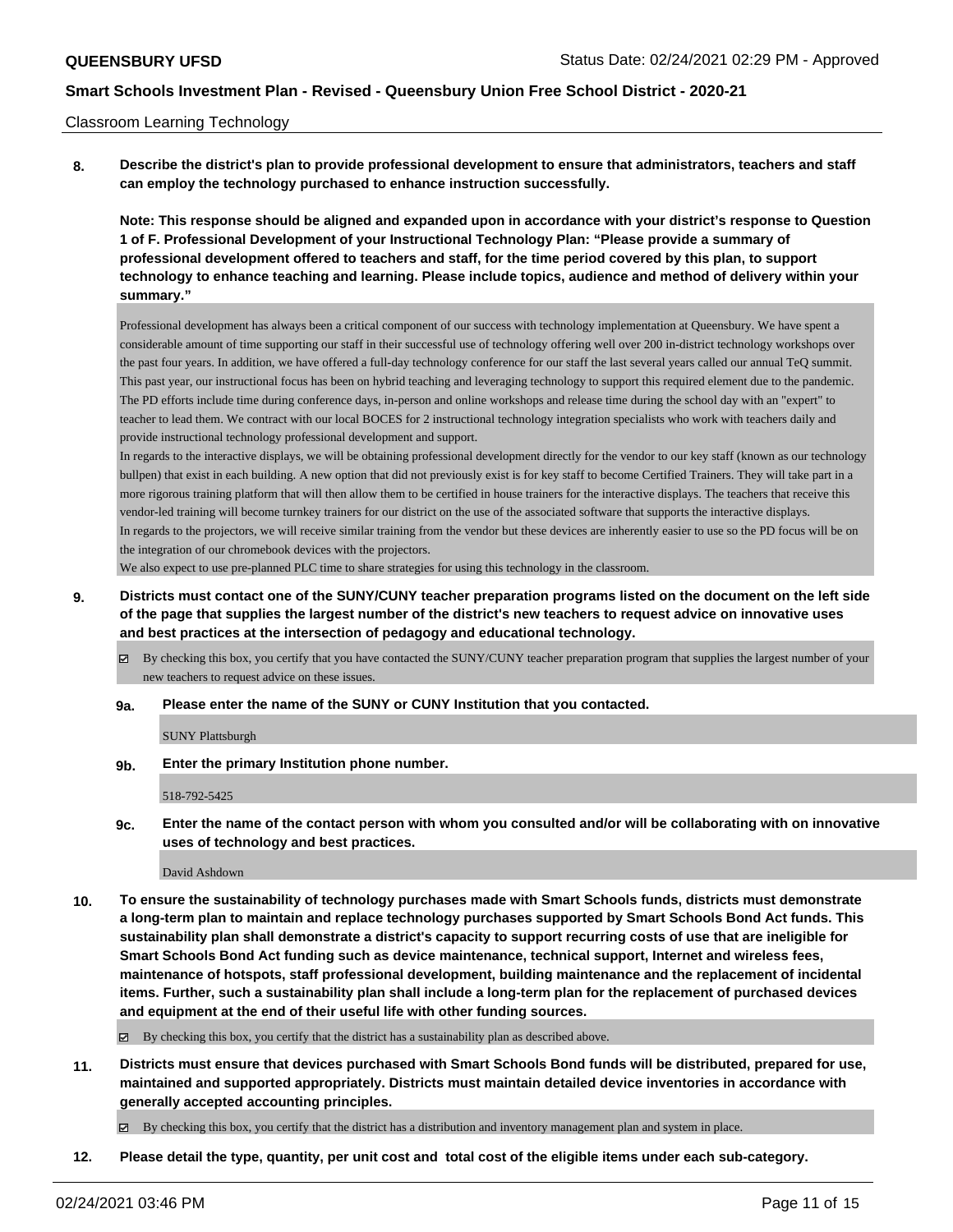Classroom Learning Technology

| Select the allowable expenditure<br>type.<br>Repeat to add another item under<br>each type. | Item to be Purchased                | Quantity | Cost per Item | <b>Total Cost</b> |
|---------------------------------------------------------------------------------------------|-------------------------------------|----------|---------------|-------------------|
| Interactive Whiteboards                                                                     | <b>Cleartouch Interactive Panel</b> | 50       | 5,900.00      | 295,000.00        |
| <b>Other Costs</b>                                                                          | <b>LCD Displays</b>                 | 14       | 650.00        | 9,100.00          |
| <b>Other Costs</b>                                                                          | <b>LCD Projectors</b>               | 101      | 1,600.00      | 161,600.00        |
|                                                                                             |                                     | 165      | 8,150.00      | 465,700           |

# **13. Final 2014-15 BEDS Enrollment to calculate Nonpublic Sharing Requirement (no changes allowed.)**

|            | <b>Public Enrollment</b> | Nonpublic Enrollment | <b>Total Enrollment</b> | Nonpublic<br>l Percentage |
|------------|--------------------------|----------------------|-------------------------|---------------------------|
| Enrollment | 3.408                    |                      | 13.408.00               | 0.00                      |

# **14. If you are submitting an allocation for Classroom Learning Technology complete this table.**

|                          | Public School Sub-Allocation | <b>Estimated Nonpublic Loan</b><br>Amount<br>(Based on Percentage Above) | Estimated Total Public and<br>Nonpublic Sub-Allocation |
|--------------------------|------------------------------|--------------------------------------------------------------------------|--------------------------------------------------------|
| Interactive Whiteboards  | 295,000.00                   | 0.00                                                                     | 295,000.00                                             |
| <b>Computer Servers</b>  | (No Response)                | 0.00                                                                     | 0.00                                                   |
| <b>Desktop Computers</b> | (No Response)                | 0.00                                                                     | 0.00                                                   |
| <b>Laptop Computers</b>  | (No Response)                | 0.00                                                                     | 0.00                                                   |
| <b>Tablet Computers</b>  | (No Response)                | 0.00                                                                     | 0.00                                                   |
| <b>Other Costs</b>       | 170,700.00                   | 0.00                                                                     | 170,700.00                                             |
| Totals:                  | 465,700.00                   | 0                                                                        | 465,700                                                |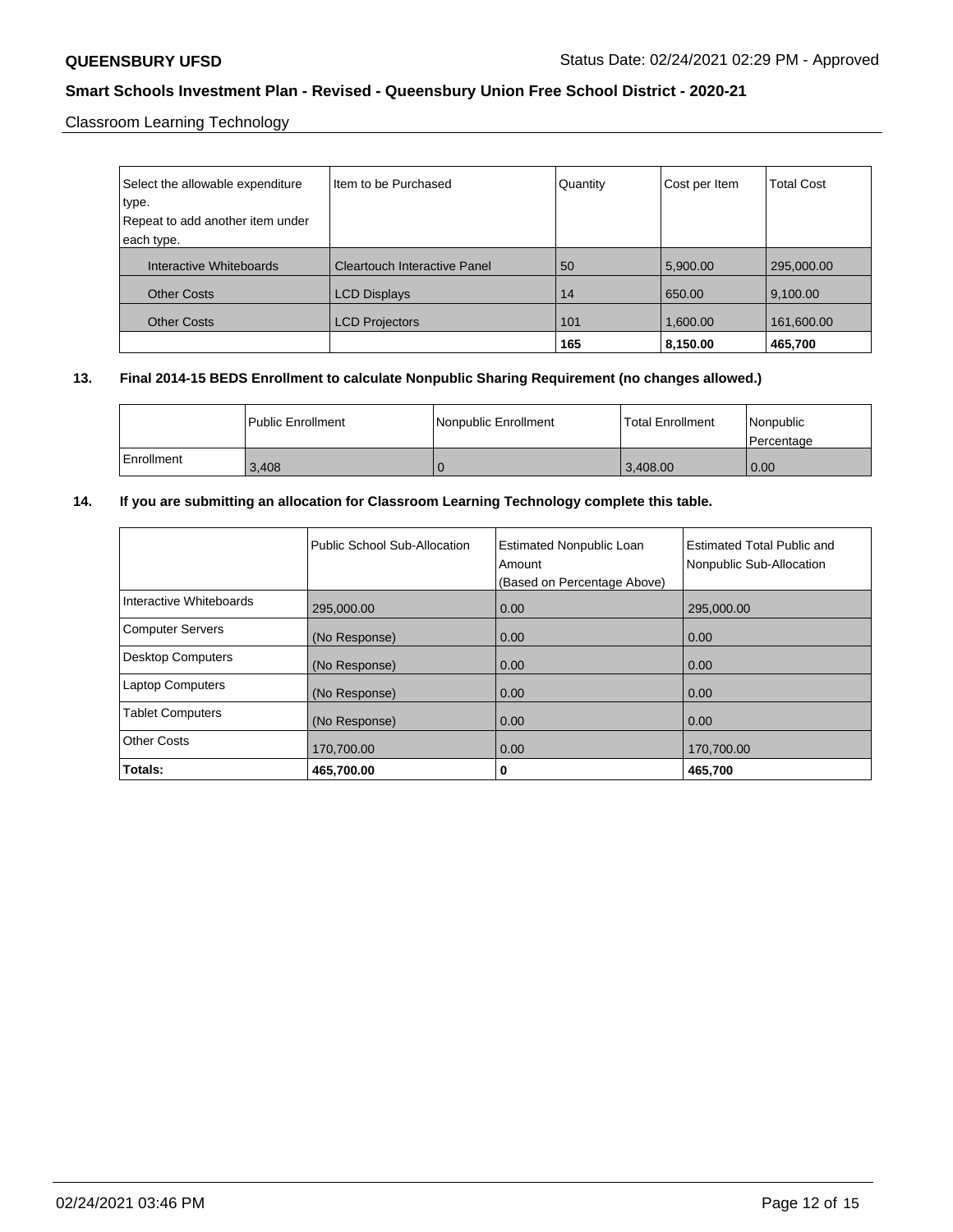### Pre-Kindergarten Classrooms

**1. Provide information regarding how and where the district is currently serving pre-kindergarten students and justify the need for additional space with enrollment projections over 3 years.**

(No Response)

- **2. Describe the district's plan to construct, enhance or modernize education facilities to accommodate prekindergarten programs. Such plans must include:**
	- **Specific descriptions of what the district intends to do to each space;**
	- **An affirmation that new pre-kindergarten classrooms will contain a minimum of 900 square feet per classroom;**
	- **The number of classrooms involved;**
	- **The approximate construction costs per classroom; and**
	- **Confirmation that the space is district-owned or has a long-term lease that exceeds the probable useful life of the improvements.**

(No Response)

**3. Smart Schools Bond Act funds may only be used for capital construction costs. Describe the type and amount of additional funds that will be required to support ineligible ongoing costs (e.g. instruction, supplies) associated with any additional pre-kindergarten classrooms that the district plans to add.**

(No Response)

**4. All plans and specifications for the erection, repair, enlargement or remodeling of school buildings in any public school district in the State must be reviewed and approved by the Commissioner. Districts that plan capital projects using their Smart Schools Bond Act funds will undergo a Preliminary Review Process by the Office of Facilities Planning.**

**Please indicate on a separate row each project number given to you by the Office of Facilities Planning.**

| Project Number |  |
|----------------|--|
| (No Response)  |  |
|                |  |

**5. Please detail the type, quantity, per unit cost and total cost of the eligible items under each sub-category.**

| Select the allowable expenditure | Item to be purchased | Quantity      | Cost per Item | <b>Total Cost</b> |
|----------------------------------|----------------------|---------------|---------------|-------------------|
| type.                            |                      |               |               |                   |
| Repeat to add another item under |                      |               |               |                   |
| each type.                       |                      |               |               |                   |
| (No Response)                    | (No Response)        | (No Response) | (No Response) | 0.00              |
|                                  |                      | U             | 0.00          |                   |

**6. If you have made an allocation for Pre-Kindergarten Classrooms, complete this table. Note that the calculated Total at the bottom of the table must equal the Total allocation for this category that you entered in the SSIP Overview overall budget.**

|                                          | Sub-Allocation |
|------------------------------------------|----------------|
| Construct Pre-K Classrooms               | (No Response)  |
| Enhance/Modernize Educational Facilities | (No Response)  |
| <b>Other Costs</b>                       | (No Response)  |
| Totals:                                  | 0.00           |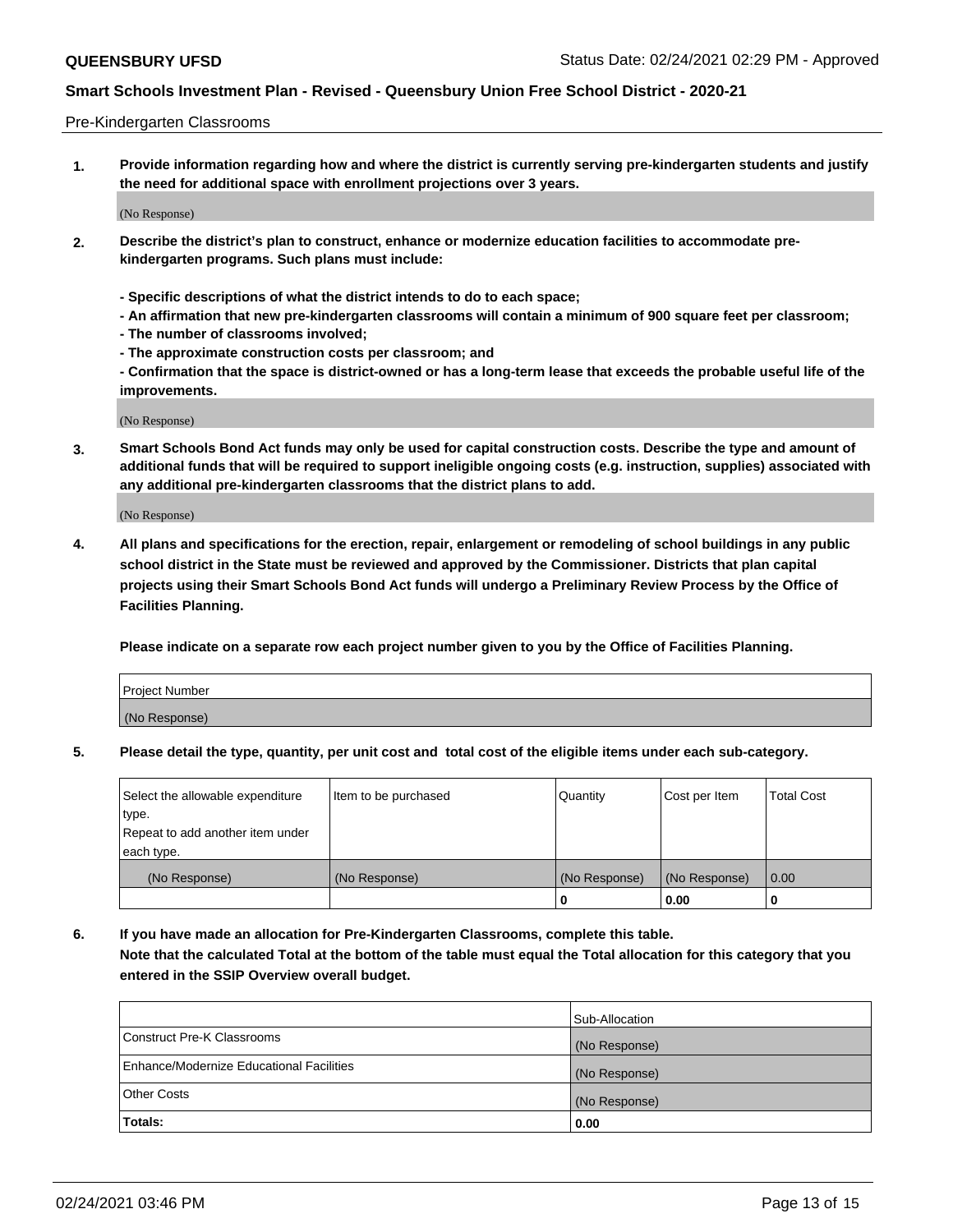Replace Transportable Classrooms

**1. Describe the district's plan to construct, enhance or modernize education facilities to provide high-quality instructional space by replacing transportable classrooms.**

(No Response)

**2. All plans and specifications for the erection, repair, enlargement or remodeling of school buildings in any public school district in the State must be reviewed and approved by the Commissioner. Districts that plan capital projects using their Smart Schools Bond Act funds will undergo a Preliminary Review Process by the Office of Facilities Planning.**

**Please indicate on a separate row each project number given to you by the Office of Facilities Planning.**

| Project Number |  |
|----------------|--|
|                |  |
|                |  |
|                |  |
|                |  |
| (No Response)  |  |
|                |  |
|                |  |
|                |  |

**3. For large projects that seek to blend Smart Schools Bond Act dollars with other funds, please note that Smart Schools Bond Act funds can be allocated on a pro rata basis depending on the number of new classrooms built that directly replace transportable classroom units.**

**If a district seeks to blend Smart Schools Bond Act dollars with other funds describe below what other funds are being used and what portion of the money will be Smart Schools Bond Act funds.**

(No Response)

**4. Please detail the type, quantity, per unit cost and total cost of the eligible items under each sub-category.**

| Select the allowable expenditure | Item to be purchased | Quantity      | Cost per Item | Total Cost |
|----------------------------------|----------------------|---------------|---------------|------------|
| ∣type.                           |                      |               |               |            |
| Repeat to add another item under |                      |               |               |            |
| each type.                       |                      |               |               |            |
| (No Response)                    | (No Response)        | (No Response) | (No Response) | 0.00       |
|                                  |                      | u             | 0.00          |            |

**5. If you have made an allocation for Replace Transportable Classrooms, complete this table. Note that the calculated Total at the bottom of the table must equal the Total allocation for this category that you entered in the SSIP Overview overall budget.**

|                                                | Sub-Allocation |
|------------------------------------------------|----------------|
| Construct New Instructional Space              | (No Response)  |
| Enhance/Modernize Existing Instructional Space | (No Response)  |
| Other Costs                                    | (No Response)  |
| Totals:                                        | 0.00           |